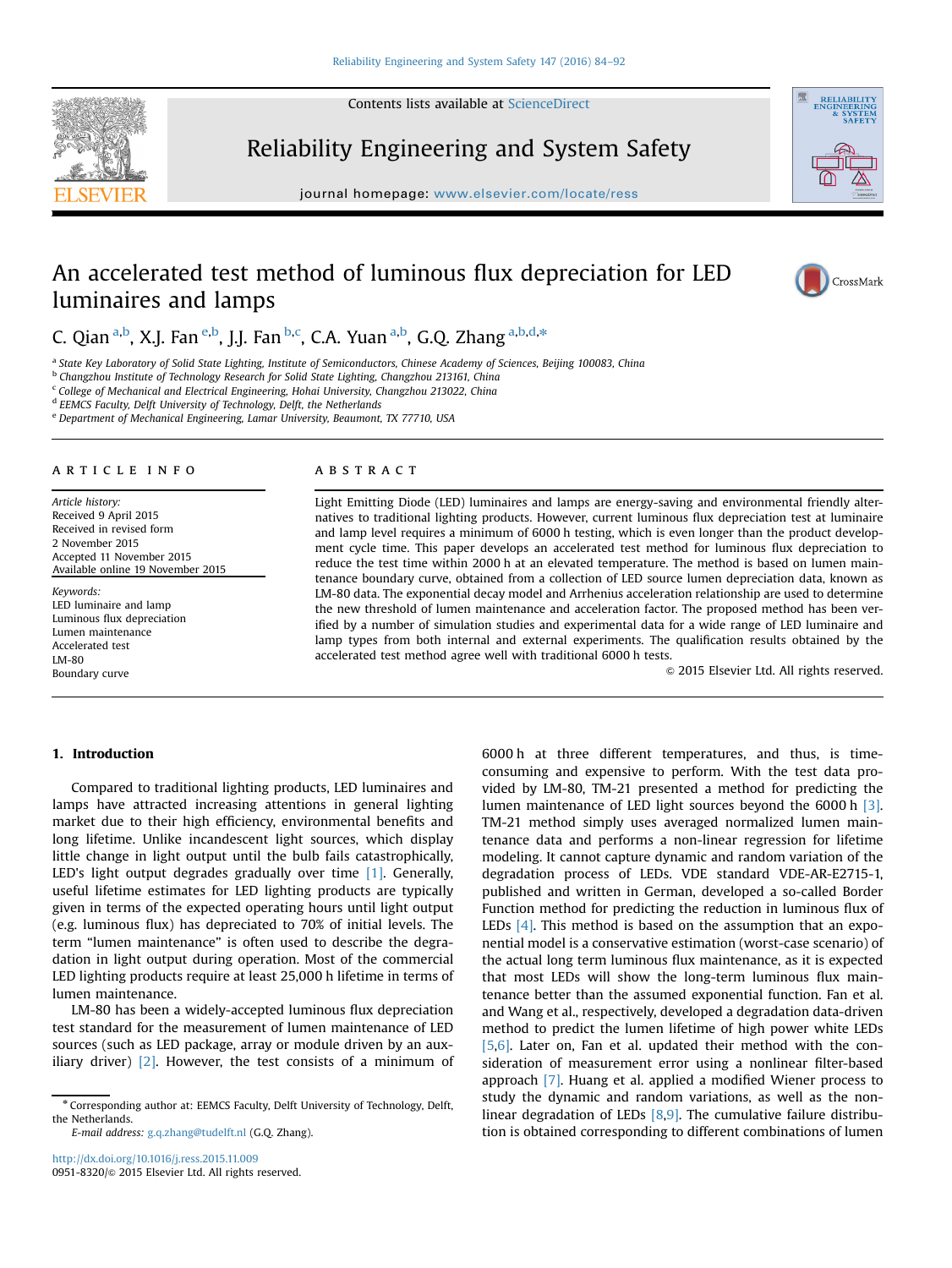maintenance degradation and color shift. Tseng and Peng previously proposed a stochastic diffusion process to model the light output degradation of LED packages [10]. With their method, the lifetime of the LED packages were estimated based on the luminous flux measurements during degradation process. Further, van Driel et al. applied this method to LM-80 data to develop an alternative statistical model to estimate lumen depreciation [11]. To sum up, all of the abovementioned studies are at component level (LED sources) and are based on the 6000 h testing data.

Color shift over time, or color stability, is another degradation concern for LEDs and LED products [12,13]. At LED source level, color shift can arise from changes in the LED package such as the emitter, phosphor used to convert emitted blue light into white light and clear encapsulant. Fan et al. proposed a nonlinear dualexponential model to describe the chromaticity state shift process [14]. Huang et al. demonstrated that a linear model could also be applicable for the color shift of LEDs by analyzing both the experiment and simulation data [9]. However, at this time, standard methods to project LED color shift do not exist yet [1].

Development of accelerated life testing less than 6000 h is vital for successful acceptance of the LEDs and LED products. Being operated at higher stress levels than normal conditions, accelerated life tests quickly yield information on the lifetime distribution of a test unit [15,16]. The accelerated loadings in LEDs are mainly focused on thermal and moisture stresses. Tan et al. studied the degradation physics in high power white LEDs under high temperature-humidity conditions [17]. Luo et al. investigated the effects of moist environments on LED module reliability [18]. Chan et al. applied unbiased highly accelerated temperature and humidity test (HAST) to study LED package failure mechanisms [19]. Huang et al. found that during biased HAST, silicone carbonization was resulted from blue light over-absorption, which generates very high temperature inside the silicone bulk [20]. Meneghini et al. proposed a set of specific experiments, which is aimed at separately analyzing the degradation of the properties of the active layer, of the ohmic contacts and package/phosphor system in LEDs [21]. Huang et al. developed a wet-high temperature operation life test (WHTOL), and demonstrated that that lumen degradation mechanism in WHTOL is similar to the failure in LM-80 test [22]. However, these above testing conditions are not applicable to full luminaires or lamps, as a significant increase in temperature will introduce new failure modes in other components in products that are not relevant to normal operation.

At LED product level, a so-called "hammer test" was performed as a highly accelerated life tests (HALT) protocol [23]. Hammer test was not intended to be a universal accelerated life test for LED luminaires, but instead was designed solely to provide insights into potential failure modes. Furthermore, Davis et al. applied temperature and humidity accelerated life tests to understand luminaire depreciation [24]. Lall et al. focused on the accompanied light-emitting diode (LED) electrical driver's reliability under temperature and humidity accelerated test condition [25]. For the time being, Energy Star and other specifications require a minimum of 6000 h test for luminaries and lamps at room temperature for qualifications, when a full set of LM-80 data of the light source and the solder temperature  $(T<sub>s</sub>)$  of the LED luminaires are not available [26–29].

This paper develops an accelerated test method on luminous flux depreciation of LED luminaires and lamps, to reduce the testing time from 6000 h to 2000 h. A critical element in the proposed method is to find the luminous flux depreciation "boundary curve", which is determined from a wide range of the known LM-80 data. Exponential decay model for luminous flux degradation, together with the Arrhenius acceleration model, is applied to obtain the acceleration factor. Extensive verification studies based on the internal and external test data are presented. The organization of the paper is presented as follows: Section 2 introduces the theory and methodology of the accelerated test method. Sections 3 and 4 describe the calculation of the model parameters and the accelerated test time. Sections 5 and 6 show the method verification by both numerical simulation studies and actual experiments of LED luminaries and lamps. Finally, Section 7 summarizes the concluding remarks in this research.

#### 2. Theory and methodology

### 2.1. Boundary curve

The lumen maintenance is usually defined as a maintained percentage of the initial light output over time [2]. As illustrated in Fig. 1, an LED luminaire or lamp is regarded as passing the qualification test when its luminous flux maintenance stays above a specified curve, which is defined as boundary curve [30]. Therefore, the qualification accuracy for an LED luminaire highly depends on the determination of the boundary curve. Qiao et al. presented the analysis of a series of LED degradation models, and recommends the exponential decay model as an appropriate empirical model to describe the luminous flux depreciation of the LED packages and modules  $[31]$ , as shown in Eq.  $(1)$  in the following

$$
\Phi(t) = \beta e^{-\alpha t} \tag{1}
$$

where,  $\Phi(t)$  represents the normalized luminous flux at the time t,  $β$  and  $α$  are the pre-factor and depreciation rate respectively. In this study, the boundary curve is expressed by Eq. (1). When the  $\Phi$ (t) is normalized by the initial value and the parameter  $\beta$  equals to unity. Meanwhile, the boundary curve passes the point  $(L_{70}$  corresponding to  $\Phi$  of 70%), where  $L_{70}$  indicates the lifetime t with respect to the 70% lumen depreciation. For example, if  $L_{70}$  equals 25,000 h, the degradation rate  $\alpha$  is then calculated to be 1.427e-5 from Eq. (1). Based on this curve,  $L_{91.8}$  is equal to 6000 h. This implies that at 6000 h, the lumen maintenance is reduced to 91.8%. This is what the Energy Star Program requires [26,27].

Previous studies show that temperature plays a significant role on the luminous flux depreciation of LED luminaires [1,3]. It is possible to describe the temperature dependency by an Arrhenius model at luminaire level

$$
\alpha = Ae^{-\frac{E_a}{kT_s}}
$$
 (2)

where, A and  $E_a$  are the pre-factor and activation energy respectively, k is the Boltzmann constant (i.e.  $8.617385 \times 10^{-5}$  eV/K) and  $T<sub>s</sub>$  stands for the solder temperature in Kelvin. The activation energy is defined as "equivalent activation energy" due to the complexity of an LED luminaire or lamp system. Furthermore, the relationship of lumen maintenance between a luminaire and its light source can be expressed as follows [29]

$$
\Phi_l(t) = \Phi_p(t) \times C(t) \tag{3}
$$

where  $\Phi_{\parallel}(t)$  and  $\Phi_{p}(t)$  indicate the lumen maintenance of a LED luminaire and its light source respectively. And  $C(t)$  is the correlation function in terms of the time t. Assuming that both  $\Phi_{\parallel}(t)$  and  $\Phi_{p}(t)$  follow Eq. (1), the correlation function  $C(t)$  can be solved as:

$$
C(t) = \frac{\beta_l}{\beta_p} \exp(-\Delta \alpha t) \quad \text{where} \quad \Delta \alpha = \alpha_l - \alpha_p \tag{4}
$$

where  $\beta_1$  and  $\beta_p$  and  $\alpha_l$  and  $\alpha_p$  are pre-factors and depreciation parameters for a LED luminaire (or lamp) and its light source, respectively. The parameter  $\Delta \alpha$  determines the relationship of luminous flux depreciation rates between the LED luminaire and its light source. A positive  $\Delta \alpha$  indicates that the luminous flux depreciation rate of a LED luminaire is faster than that of its light